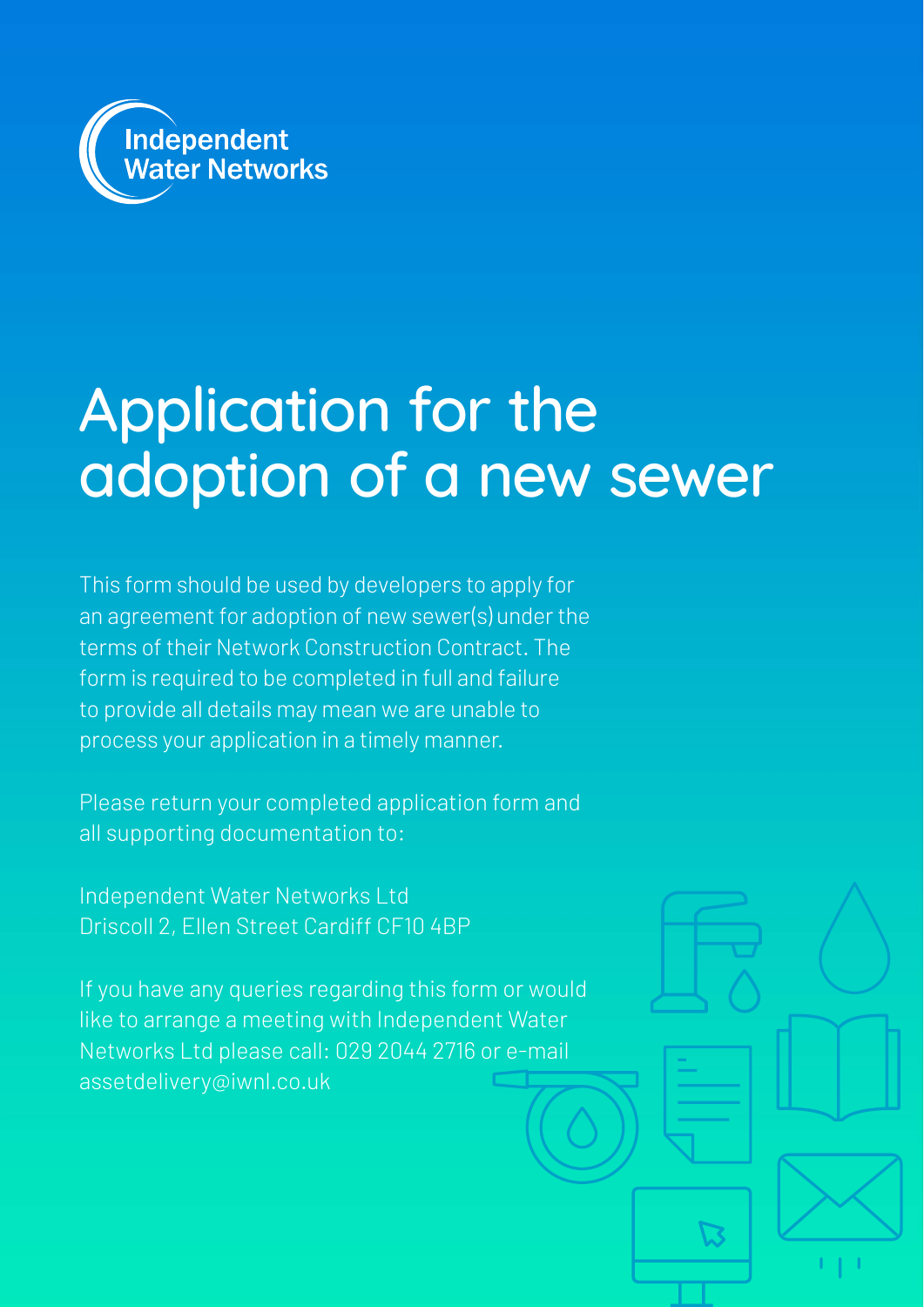#### **Please complete your application in BLOCK CAPITALS**

|                       | <b>SECTION 1-ADDRESS OF APPLICANT (CORRESPONDENCE DETAILS)</b> |                |  |  |  |
|-----------------------|----------------------------------------------------------------|----------------|--|--|--|
| Name of developer:    |                                                                |                |  |  |  |
| Contact name:         |                                                                |                |  |  |  |
| Property name/number: |                                                                |                |  |  |  |
| Street:               |                                                                |                |  |  |  |
| District/village:     |                                                                |                |  |  |  |
| Town/city:            |                                                                |                |  |  |  |
| County:               |                                                                |                |  |  |  |
| Postcode:             |                                                                |                |  |  |  |
| Telephone number:     |                                                                | Mobile number: |  |  |  |
| Email address:        |                                                                |                |  |  |  |

| Acting on behalf of owner |  | Site ownership - are you: Owner |
|---------------------------|--|---------------------------------|
|---------------------------|--|---------------------------------|

If you are acting as an agent on behalf of the site owner, the owner must complete this section below. I confirm that I am the owner of the site and that the above applicant has approval to act on my behalf in dealing with Independent Water Networks Ltd regarding the adoption of new sewer(s).

| $\mathbb{R}$<br>'Name: | $\sim$ .<br>signature: | Date: |  |
|------------------------|------------------------|-------|--|
|                        |                        |       |  |

| SECTION 2 - ADDRESS/CONTACT DETAILS OF SEWER ADOPTION SITE |  |  |  |  |
|------------------------------------------------------------|--|--|--|--|
| Full site name                                             |  |  |  |  |
| Street (if applicable)                                     |  |  |  |  |
| District/village                                           |  |  |  |  |
| Town/city                                                  |  |  |  |  |
| County                                                     |  |  |  |  |
| Postcode                                                   |  |  |  |  |

### **Contact details (if different from applicant)**

| Contact name:         |                |
|-----------------------|----------------|
| Property name/number: |                |
| Street:               |                |
| District/village:     |                |
| Town/city:            |                |
| County:               |                |
| Postcode:             |                |
| Telephone number:     | Mobile number: |
| Email address:        |                |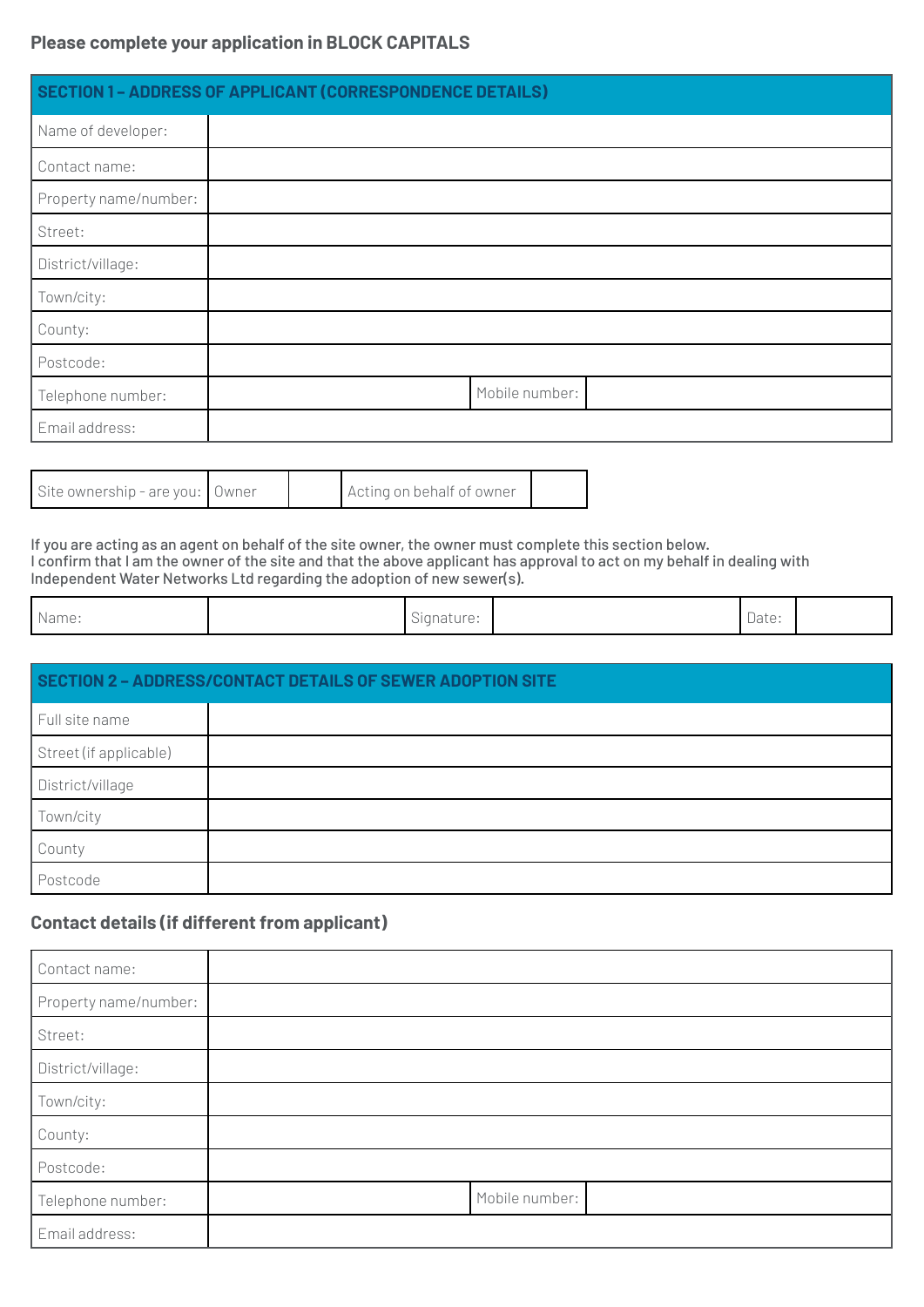## **Landowner details (if different from applicant)**

| Landowner name:       |  |                |  |  |
|-----------------------|--|----------------|--|--|
| Property name/number: |  |                |  |  |
| Street:               |  |                |  |  |
| District/village:     |  |                |  |  |
| Town/city:            |  |                |  |  |
| County:               |  |                |  |  |
| Postcode:             |  |                |  |  |
| Telephone number:     |  | Mobile number: |  |  |
| Email address:        |  |                |  |  |

## **Soilcitor details (if different from applicant)**

| Solicitor name:       |                |  |
|-----------------------|----------------|--|
| Property name/number: |                |  |
| Street:               |                |  |
| District/village:     |                |  |
| Town/city:            |                |  |
| County:               |                |  |
| Postcode:             |                |  |
| Telephone number:     | Mobile number: |  |
| Email address:        |                |  |

## **SECTION 3 – SEWER ADOPTION SITE DETAILS**

#### **3a. Principal contractor details**

| Contractor name:      |                |  |
|-----------------------|----------------|--|
| Contact name:         |                |  |
| Property name/number: |                |  |
| Street:               |                |  |
| District/village:     |                |  |
| Town/city:            |                |  |
| County:               |                |  |
| Postcode:             |                |  |
| Telephone number:     | Mobile number: |  |
| Email address:        |                |  |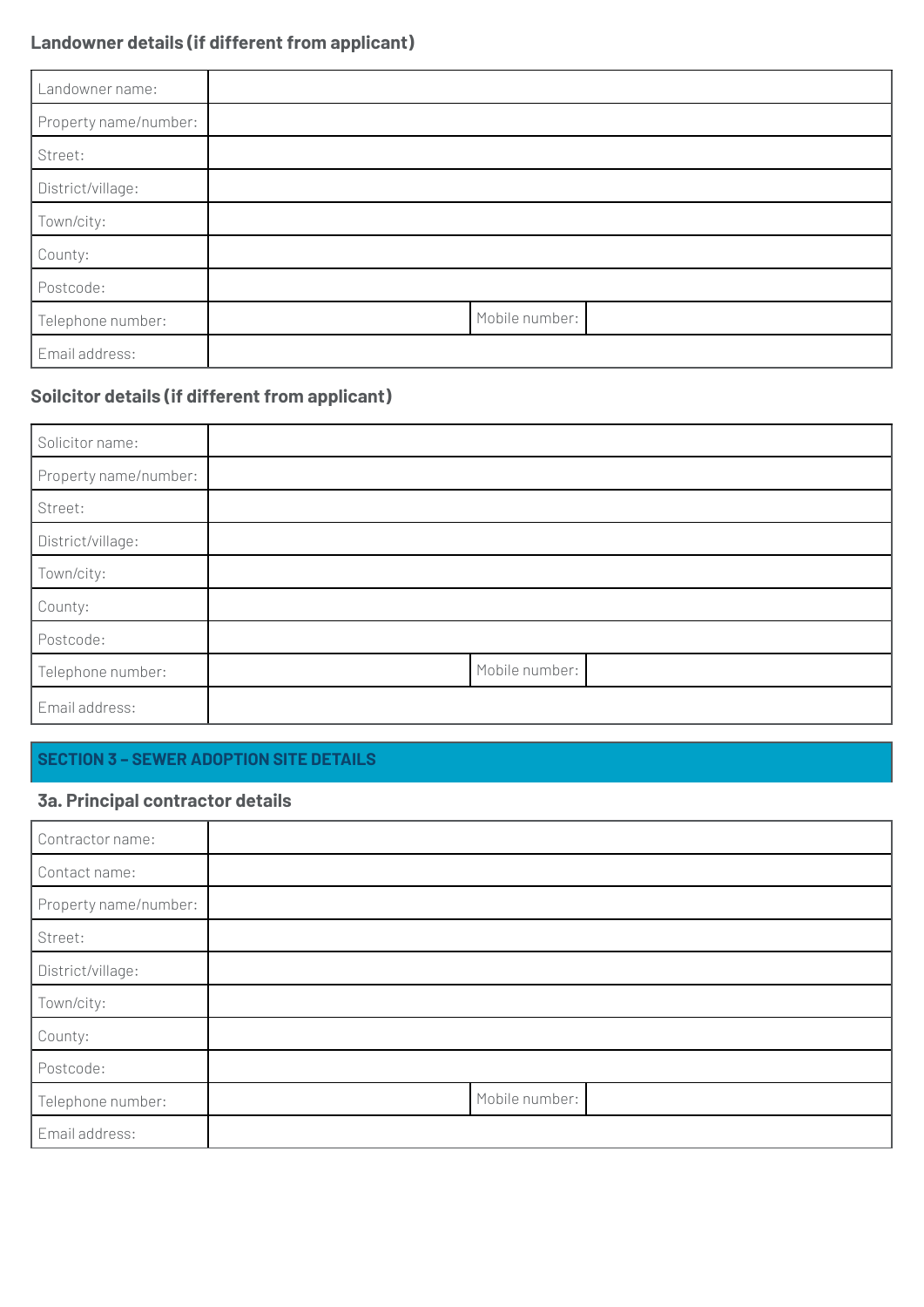#### **3b. Construction details**

| mhaseu.<br>neve.<br>юыне<br>$\cdots$ | $\cap$<br>$\sim$ | ' Nu |  |
|--------------------------------------|------------------|------|--|
|                                      |                  |      |  |

Please ensure that site plans give full details of development phasing including number of plots and anticipated start dates

ii. No of properties to be completed in this phase

| iii. Phase numbers:                    |       |        |        |        |               |
|----------------------------------------|-------|--------|--------|--------|---------------|
| Plot numbers:                          |       |        |        |        |               |
| Year:                                  | YEAR1 | YEAR 2 | YEAR 3 | YEAR 4 | $YEAR 5 - 10$ |
| iv. Anticipated start date on site     |       |        |        |        |               |
| v. Anticipated date of first occupancy |       |        |        |        |               |

#### **3b. Construction details**

All 'Brownfield' sites will require a copy of the soil analysis report to be forwarded for inspection. Where the analysis confirms contamination is present, then the Environment Agency should be consulted. A plan should be included detailing the location of any trial pits and/or boreholes.

Some Greenfield sites may also have conditions that adversely affect pipelines. If there are any known conditions, then the developer should inform IWNL.

| i. Has a site investigation report been produced? (please provide)                        | Yes  | No.         |   |     |             |  |
|-------------------------------------------------------------------------------------------|------|-------------|---|-----|-------------|--|
| ii. If 'yes', at what level has groundwater been encountered?                             |      |             | m |     |             |  |
| iii. Are there any levels of contamination applicable to this site?                       | Yes  | No.         |   |     |             |  |
| iv. Has the drainage strategy been accepted by the LLFA for the site? (please<br>provide) | Yes  | No.         |   |     |             |  |
| v. What is the fluvial and coastal risk of flooding on the flood map for the site?        | High | Medi-<br>um |   | Low | Very<br>low |  |

It is a requirement of the CDM regulations 2015 for the developer to include any details in relation to contamination in the 'preconstruction information' section of the Health & Safety Plan.

#### **SECTION 4 - APPLICATION CHECKLIST**

The following details will be required to progress your application to technical approval stage. Failure to provide some of the information may delay your application and the granting of technical approval.

| No.  | Item required                                                              | <b>Details Required</b>                                                                                                                                                                                                          | Provided? |    |     |
|------|----------------------------------------------------------------------------|----------------------------------------------------------------------------------------------------------------------------------------------------------------------------------------------------------------------------------|-----------|----|-----|
|      |                                                                            |                                                                                                                                                                                                                                  | Yes       | No | N/A |
| i.   | Location Plan (PDF)                                                        | -1:2500 scale, red line site boundary, coordinates                                                                                                                                                                               |           |    |     |
| ii.  | S104 Site layout Plan<br>PDF (Single drawing if possible)<br>& CAD         | - Adoptable drainage networks<br>- Existing and non-adoptable drainage greyed out<br>- Shows all SuDS, pumping stations, rising main, watercourses<br>- Shows road and building layouts<br>- Shows Easements and site boundaries |           |    |     |
| iii. | Detailed Drainage Plans<br><b>PDF</b>                                      | - All existing and proposed drainage details including all proposed private<br>drains (coloured as per SSG Appendix vi)<br>Impermeable Area Plan                                                                                 |           |    |     |
| iv.  | Longitudinal sections<br><b>PDF</b>                                        | -1:500 horizontal by 1:100 vertical<br>- Showing levels, cover and invert levels<br>- Showing pipes, gradients, material, and bedding type                                                                                       |           |    |     |
| V.   | Manhole Schedule                                                           | - Manhole schedules indicating types and levels                                                                                                                                                                                  |           |    |     |
| vi.  | Clash check evidence                                                       | - Check that design does not clash with any existing or proposed utilities.                                                                                                                                                      |           |    |     |
| vii. | Hydraulic design calculations<br>PDF of results output & MDX/.<br>csv file | - For both foul and surface water sewers<br>- Minimum return periods of 1 or 2yr, 30yr, 100yr+40%CC<br>- CSV export of network if not using Microdrainage                                                                        |           |    |     |